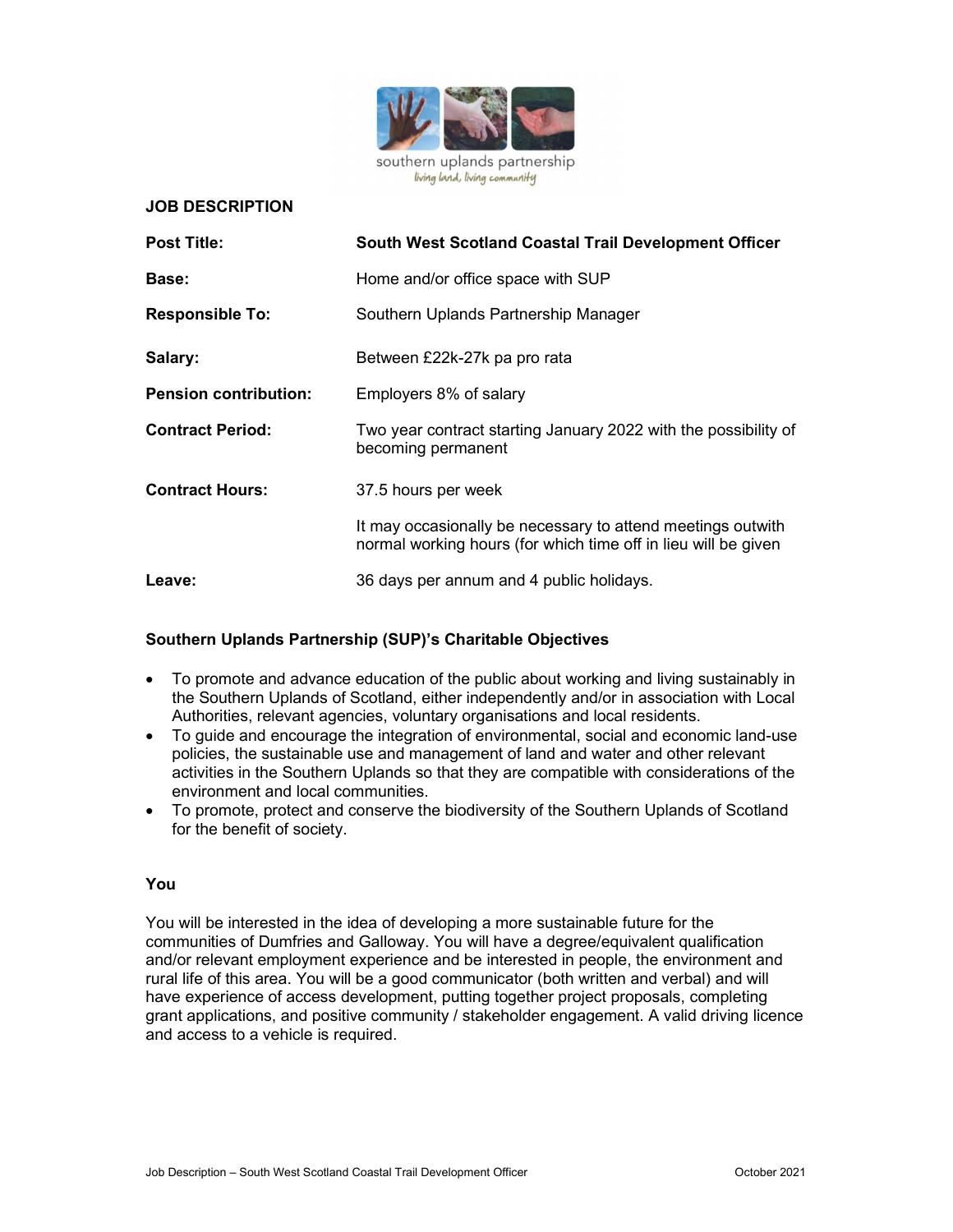

### Job Purpose

The postholder will be responsible for taking forward the concept of a South West Scotland Coastal Path and developing this into a deliverable, supported and funded project utilising the existing core path network and negotiating with landowners / managers to fill the missing links in the establishment of a majority off-road contiguous route along the Dumfries and Galloway coastline. This role will involve working closely with Dumfries and Galloway Council.

## Principal Duties

- To review and update existing historical documentation that has explored the feasibility of an off-road north Solway coast path, utilising the designated core path network, in particular the Towards a North Solway Coastal Way undertaken in March 2012, subsequent surveys and the current phased approach to improvements to the coast core path network e.g., Rhins of Galloway Coast Path and Borgue coast.
- Liaise closely with the Access Authority (Dumfries and Galloway Council Environment Team) on the current and planned work on the coast core path sections.
- To develop a deliverable, practical and costed Project Plan and Action Plan for a South West Scotland Coastal Trail covering community/stakeholder engagement, routing, delivery, and funding.
- As an early priority, develop "shovel-ready" projects that can take advantage of any short-term funding opportunities, with a particular focus on the Gretna to Dumfries section of the route.
- To network and consult with key stakeholders: including communities, government agencies, partners, and other interested parties as identified along the route to identify opportunities, barriers, solutions and gain buy-in.
- To establish local working groups of interested individuals/groups to assist with the development of path sections.
- Identify external funds and develop funding bids to enable the delivery of the project, including staffing, legal processes, contractor and contingency planning.
- To lead and liaise with Dumfries and Galloway Council on the tendering of the path works and manage contractors through the delivery of the path creation.
- To report to the SUP Board, stakeholders and to funders as required.

No Job Description can be entirely comprehensive and the post holder will be expected to carry out other duties from time to time that are commensurate with the above responsibilities and determined by the Partnership Manager.

More information on SUP and its diverse range of projects can be found on the website www.sup.org.uk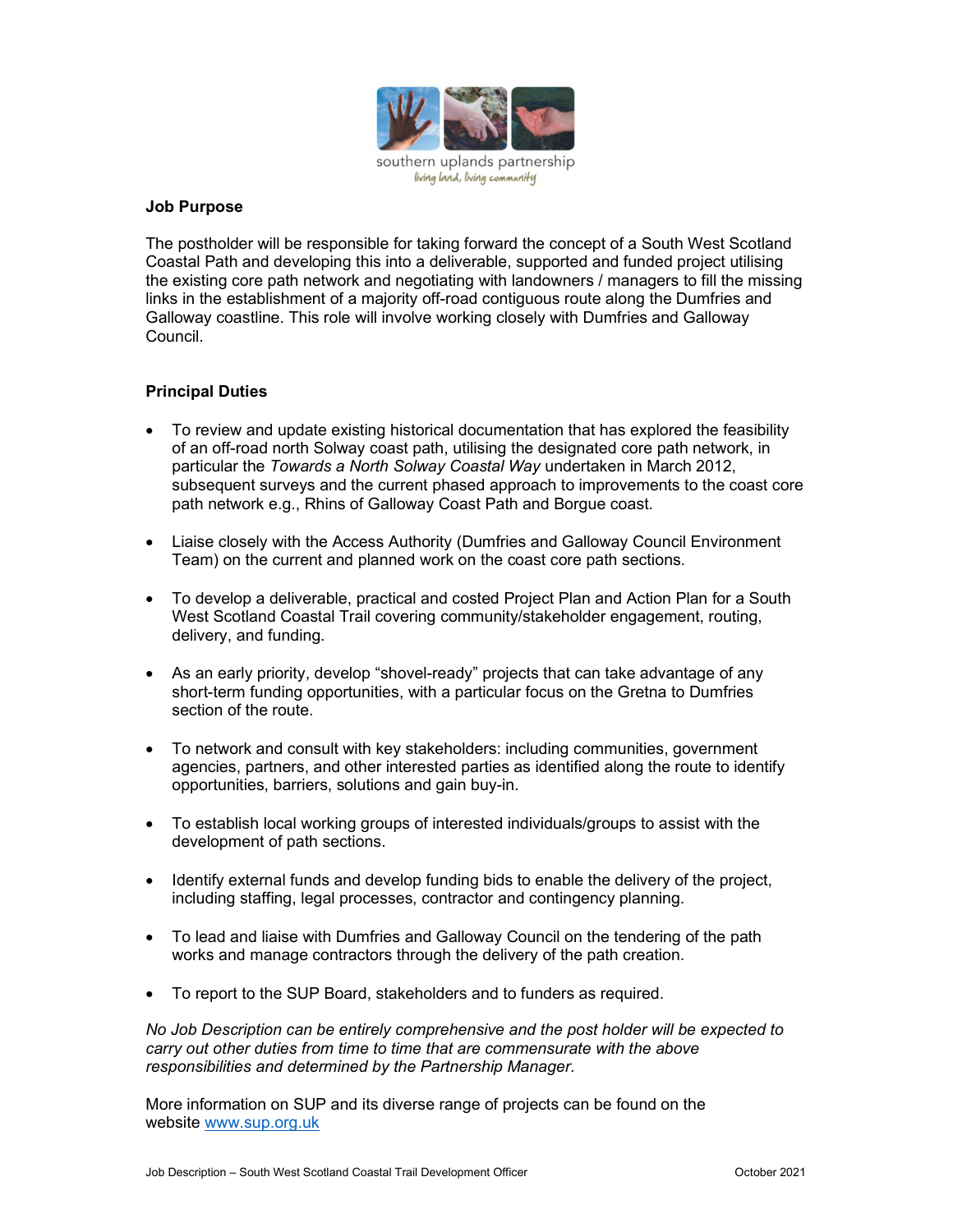

# PERSON SPECIFICATION

## South West Scotland Coastal Trail Development Officer

| 1. Education and Training                                      |                  |
|----------------------------------------------------------------|------------------|
| Degree/ equivalent level qualification or two years relevant   | <b>Essential</b> |
| experience                                                     |                  |
| 2. Experience                                                  |                  |
| Working with key stakeholders, public agencies, businesses     | Essential        |
| and community groups to develop and deliver projects,          |                  |
| priorities and strategies                                      |                  |
| 2 years' experience of delivering economic development /       | Desirable        |
| community / tourism /environmental projects through            |                  |
| effective partnership working                                  |                  |
| Applying to various grant bodies for funding for projects      | <b>Essential</b> |
| Preparation and submission of tender bids                      | Essential        |
| Working to deadlines and using initiative                      | Essential        |
| Experience of developing schemes from feasibility through      | Essential        |
| to implementation                                              |                  |
| 3. Skills and Abilities                                        |                  |
| Able to work collaboratively with other agencies, partners and | Essential        |
| key stakeholders                                               |                  |
| Good negotiation skills and ability to work with a wide range  | Essential        |
| of stakeholders                                                |                  |
| Knowledge of Microsoft Office packages                         | <b>Essential</b> |
| Good written and verbal communication skills                   | <b>Essential</b> |
| Good stakeholder relationship skills                           | <b>Essential</b> |
| Knowledge and use of mapping software / GIS                    | Desirable        |
| 4. Knowledge                                                   |                  |
| Practical knowledge of Land Reform Act (Scotland) 2003         | Essential        |
| Part 1 Access Rights legislation, Outdoor Access Code,         |                  |
| Planning and Road's regulations                                |                  |
| Relevant experience in designing outdoor access schemes        | Essential        |
| Awareness of sustainability issues                             | Essential        |
| Engaging hard to reach communities and target groups           | <b>Essential</b> |
| Awareness of disability access requirements                    | <b>Essential</b> |
| Knowledge of the Solway coast and Dumfries & Galloway          | Desirable        |
| <b>5. Personality Factors</b>                                  |                  |
| Self-motivated and self-starter                                | <b>Essential</b> |
| Reliable                                                       | <b>Essential</b> |
| Confident and outgoing                                         | <b>Essential</b> |
| <b>6. Other Requirements</b>                                   |                  |
| Flexible approach to work duties                               | Essential        |
| Driving License and access to a vehicle                        | Essential        |
| Observe requirements for confidentiality                       | Essential        |
| Work well independently                                        | Essential        |
| Strong commitment to the aims and objectives of the            | Desirable        |
| organisation                                                   |                  |